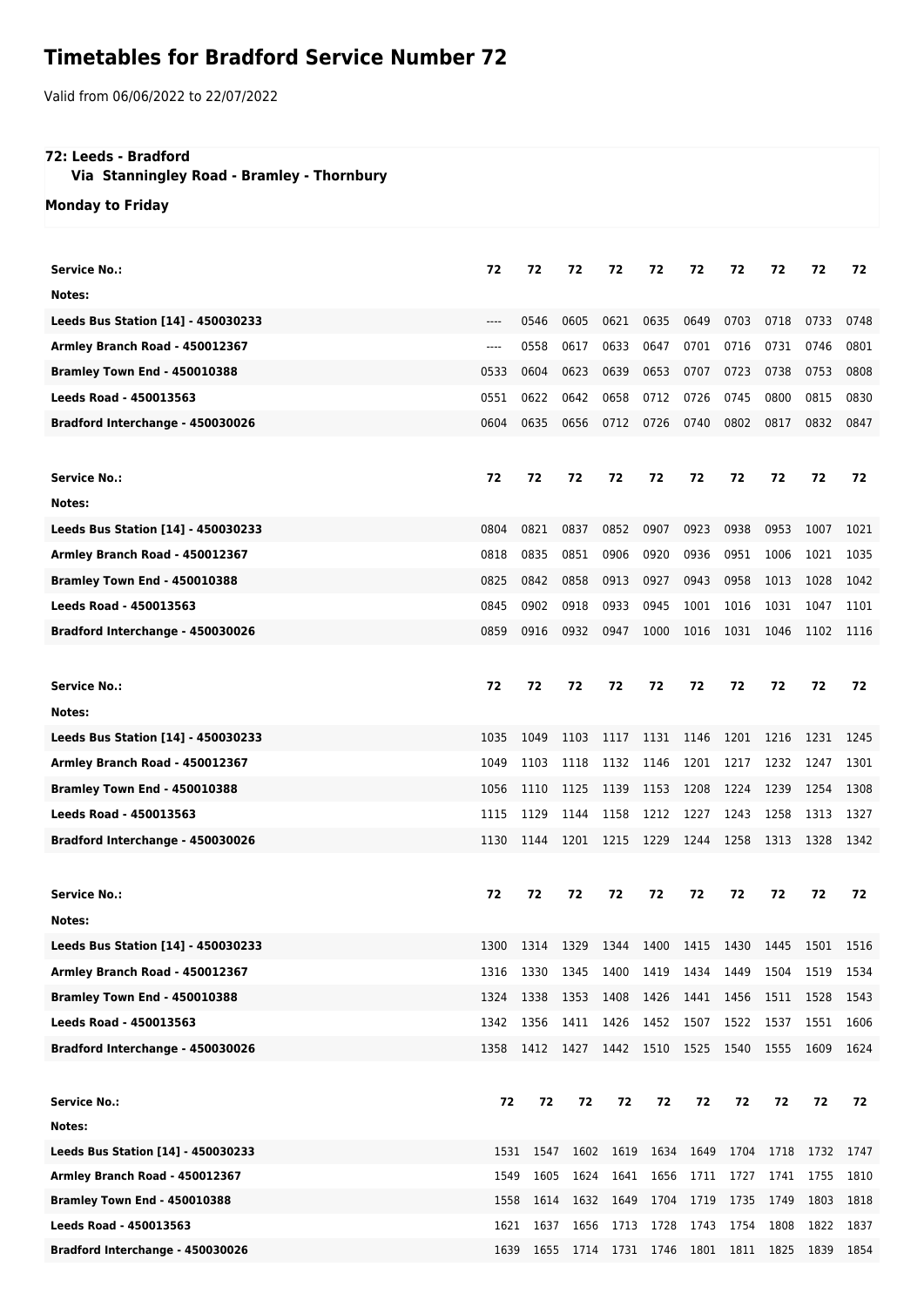| <b>Service No.:</b>                                                | 72   | 72   | 72   | 72   | 72        | 72   | 72                                      | 72   | 72   | 72   |
|--------------------------------------------------------------------|------|------|------|------|-----------|------|-----------------------------------------|------|------|------|
| Notes:                                                             |      |      |      |      |           |      |                                         |      |      |      |
| <b>Leeds Bus Station [14] - 450030233</b>                          | 1814 | 1841 | 1907 | 1934 | 2000      | 2030 | 2103                                    | 2133 | 2158 | 2228 |
| Armley Branch Road - 450012367                                     | 1831 | 1858 | 1924 | 1951 | 2017      | 2048 | 2121                                    | 2149 | 2214 | 2242 |
| Bramley Town End - 450010388                                       | 1839 | 1906 | 1931 | 1958 | 2024      | 2056 | 2129                                    | 2156 | 2221 | 2249 |
| <b>Leeds Road - 450013563</b>                                      | 1856 | 1923 | 1948 | 2015 | 2041      | 2112 | 2145                                    | 2211 | 2236 | 2303 |
| Bradford Interchange - 450030026                                   | 1911 | 1938 | 2001 | 2028 | 2054      | 2125 | 2158                                    | 2224 | 2249 | 2315 |
|                                                                    |      |      |      |      |           |      |                                         |      |      |      |
| <b>Service No.:</b>                                                |      |      |      |      |           |      |                                         |      | 72   |      |
| Notes:                                                             |      |      |      |      |           |      |                                         |      |      |      |
| Leeds Bus Station [14] - 450030233                                 |      |      |      |      |           |      |                                         |      | 2258 |      |
| Armley Branch Road - 450012367                                     |      |      |      |      |           |      |                                         |      | 2312 |      |
| Bramley Town End - 450010388                                       |      |      |      |      |           |      |                                         |      | 2319 |      |
| Leeds Road - 450013563                                             |      |      |      |      |           |      |                                         |      | 2333 |      |
| Bradford Interchange - 450030026                                   |      |      |      |      |           |      |                                         |      | 2345 |      |
|                                                                    |      |      |      |      |           |      |                                         |      |      |      |
|                                                                    |      |      |      |      |           |      |                                         |      |      |      |
| 72: Bradford - Leeds<br>Via Thornbury - Bramley - Stanningley Road |      |      |      |      |           |      |                                         |      |      |      |
| <b>Monday to Friday</b>                                            |      |      |      |      |           |      |                                         |      |      |      |
|                                                                    |      |      |      |      |           |      |                                         |      |      |      |
|                                                                    |      |      |      |      |           |      |                                         |      |      |      |
| <b>Service No.:</b>                                                | 72   | 72   | 72   | 72   | 72        | 72   | 72                                      | 72   | 72   | 72   |
| Notes:                                                             |      |      |      |      |           |      |                                         |      |      |      |
| Bradford Interchange [X] - 450030026                               | 0506 | 0522 | 0539 | 0555 | 0611      | 0626 | 0642                                    | 0656 | 0710 | 0725 |
| <b>Leeds Road - 450013509</b>                                      | 0515 | 0531 | 0548 | 0604 | 0620      | 0635 | 0651                                    | 0705 | 0721 | 0736 |
| Bramley Town End - 450010993                                       | 0534 | 0550 | 0607 | 0623 | 0639      | 0654 | 0710                                    | 0724 | 0744 | 0759 |
| Armley Branch Road - 450010988                                     | 0541 | 0557 | 0614 | 0630 | 0649      | 0704 | 0720                                    | 0734 | 0755 | 0810 |
| <b>Leeds Bus Station - 450030233</b>                               | 0558 | 0614 |      |      |           |      | 0631 0647 0707 0722 0738 0752 0814 0829 |      |      |      |
|                                                                    |      |      |      |      |           |      |                                         |      |      |      |
| <b>Service No.:</b>                                                | 72   | 72   | 72   | 72   | 72        | 72   | 72                                      | 72   | 72   | 72   |
| Notes:                                                             |      |      |      |      |           |      |                                         |      |      |      |
| Bradford Interchange [X] - 450030026                               | 0740 | 0755 | 0809 | 0824 | 0839      | 0854 | 0910                                    | 0925 | 0940 | 0955 |
| <b>Leeds Road - 450013509</b>                                      | 0751 | 0806 | 0822 | 0837 | 0852      | 0907 | 0921                                    | 0936 | 0951 | 1006 |
| Bramley Town End - 450010993                                       | 0814 | 0829 | 0846 |      |           |      |                                         | 0956 | 1011 | 1026 |
| Armley Branch Road - 450010988                                     |      |      |      | 0901 | 0916      | 0931 | 0941                                    |      |      |      |
|                                                                    | 0825 | 0840 | 0856 | 0911 | 0926      | 0941 | 0950                                    | 1005 | 1020 | 1035 |
| <b>Leeds Bus Station - 450030233</b>                               | 0844 | 0859 | 0915 | 0930 | 0945      | 1000 | 1008                                    | 1023 | 1038 | 1053 |
|                                                                    |      |      |      |      |           |      |                                         |      |      |      |
| <b>Service No.:</b>                                                | 72   | 72   | 72   | 72   | 72        | 72   | 72                                      | 72   | 72   | 72   |
| Notes:                                                             |      |      |      |      |           |      |                                         |      |      |      |
| Bradford Interchange [X] - 450030026                               | 1010 | 1025 | 1039 | 1054 | 1109      | 1124 | 1138                                    | 1152 | 1207 | 1222 |
| Leeds Road - 450013509                                             | 1022 | 1037 | 1051 | 1106 | 1121 1136 |      | 1150                                    | 1204 | 1220 | 1235 |
| Bramley Town End - 450010993                                       | 1042 | 1057 | 1111 | 1126 | 1141 1156 |      | 1210                                    | 1224 | 1241 | 1256 |
| Armley Branch Road - 450010988                                     | 1050 | 1105 | 1119 | 1134 | 1150 1205 |      | 1219                                    | 1233 | 1249 | 1304 |